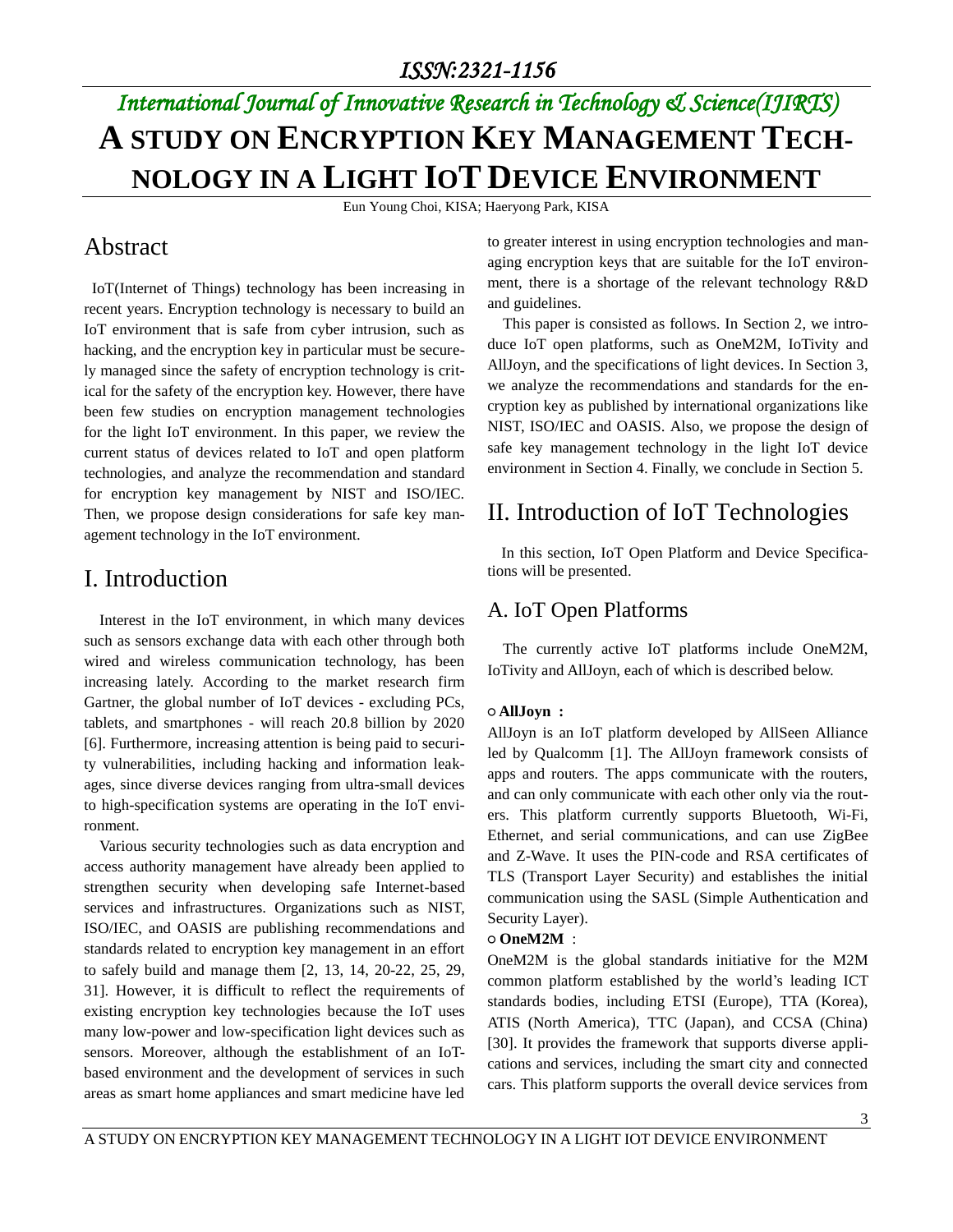# *International Journal of Innovative Research in Technology & Science(IJIRTS)*

the server, uses the AES and SHA encryption algorithms, and supports the ECDHE\_ECDSA key exchange technique described in IETF RFC4492 [8].

#### **○ IoTivity :**

The platform is developed by OCEAN (Open allianCE for iot stANdard), a global partnership based on open source and IoT standards in which more than 400 companies, research institutes, and manufacturers, including CISCO and Intel, are participating [7]. The platform is designed to implement the IoT at the device level, and supports DTLS RFC 6347 [10] and TLS RFC 5246 [9] to enhance data safety.

#### **○ Thread :**

The Thread Group is a working group formed by seven companies (including Nest Labs, Samsung, and Silicon Lab) to support diverse home automation devices including home appliances, access control, climate control, energy management, lighting, safety, and security [34]. The protocol uses the AES algorithm to enhance security.

### B. IoT Device Specification

One can refer to RFC 7228 [11] by the IETF and ENISA[3] for the classification of IoT devices. The IETF classifies IoT devices into three classes according to constraints of cost, size, weight, and other scaling factors as shown in Table 1. ENSIA classifies them according to RAM capacity and memory storage capacity as shown in Table 2(KiB=1024bytes).

| $\sigma$ . To the set of $\sigma$ of $\sigma$ of $\sigma$ of $\sigma$ $\sigma$ $\sigma$ $\sigma$ $\sigma$ $\sigma$ |                         |                                  |                                                                                                                                                                                                               |
|--------------------------------------------------------------------------------------------------------------------|-------------------------|----------------------------------|---------------------------------------------------------------------------------------------------------------------------------------------------------------------------------------------------------------|
| Classi-<br>ficatio<br>n                                                                                            | Data Size<br>(e.g. RAM) | <b>Code Size</b><br>(e.g. Flash) | <b>Description</b>                                                                                                                                                                                            |
| Class <sub>0</sub><br>(C0)                                                                                         | $<<10$ KiB              | $<<$ 100 $K$ iB                  | Highly constrained<br>(Sensor –like motes)<br>Participate in Internet<br>communications:<br>proxies, gateways,<br>servers, etc.<br>Management purpos-<br>on/off<br>signal,<br>es:<br>health indications, etc. |
| Class <sub>1</sub><br>(C1)                                                                                         | $\sim$ 10 KiB           | $\sim 100$ KiB                   | Quite constrained (in<br>code space and pro-<br>cessing) Participate in<br>Internet communica-<br>tion: No GW, CoAP,<br>sufficient over<br><b>UDP</b><br>protocol stack<br>state                              |

|                |              | ບຸ             |                                                                                           |
|----------------|--------------|----------------|-------------------------------------------------------------------------------------------|
|                |              |                | memory, code space,<br>and often power                                                    |
| Class2<br>(C2) | $\sim$ 50KiB | $\sim$ 250 KiB | Less constrained Sup-<br>port for<br>protocol<br>stacks such as note-<br>books or servers |

**Table 2. IoT Device Classification (ENISA)** 

| <b>Classification</b>                                        |                    | <b>RAM</b><br>CAPAC-<br><b>ITY</b> | <b>MEMO</b><br>$\mathbf{R}\mathbf{Y}$<br><b>STOR-</b><br>AGE<br>CAPAC-<br><b>ITY</b> | <b>Description</b>                                                                                                                                                               |
|--------------------------------------------------------------|--------------------|------------------------------------|--------------------------------------------------------------------------------------|----------------------------------------------------------------------------------------------------------------------------------------------------------------------------------|
|                                                              | Class <sub>0</sub> | $<<10$ KiB                         | $<<$ 100 $K$ iB                                                                      | It is difficult to<br>provide security<br>support for these<br>devices.                                                                                                          |
| De-<br>vices<br>with<br>Lim-<br>ited<br>$Re-$<br>sourc<br>es | Class <sub>1</sub> | $\sim 10$ KiB                      | $\sim 100$ KiB                                                                       | Although these<br>devices cannot use<br>the<br>powerful<br>standard<br>security<br>protocols, it can<br>use such protocols<br>as CoAP for low<br>power and light<br>environment. |
|                                                              | Class <sub>2</sub> | $\sim$ 50KiB                       | $\sim 250$ KiB                                                                       | These devices can<br>support the stand-<br>ard security proto-<br>cols.                                                                                                          |
| High-<br>Performance<br><b>Devices</b>                       |                    | $>>50$ KiB                         | $>>250$ KiB                                                                          | High-specification<br>devices may have<br>dedicated security<br>hardware<br>or can<br>perform<br>concen-<br>trated operations.                                                   |

According to the IETF standard [11], Class 2 devices can fully use the Internet like a PC, whereas Class 1 devices can communicate with the Internet without a separate gateway, although they have some resource limitations like the smartphone. Class 0 is a very restricted class, and it will be difficult to provide the Internet connection to such devices

4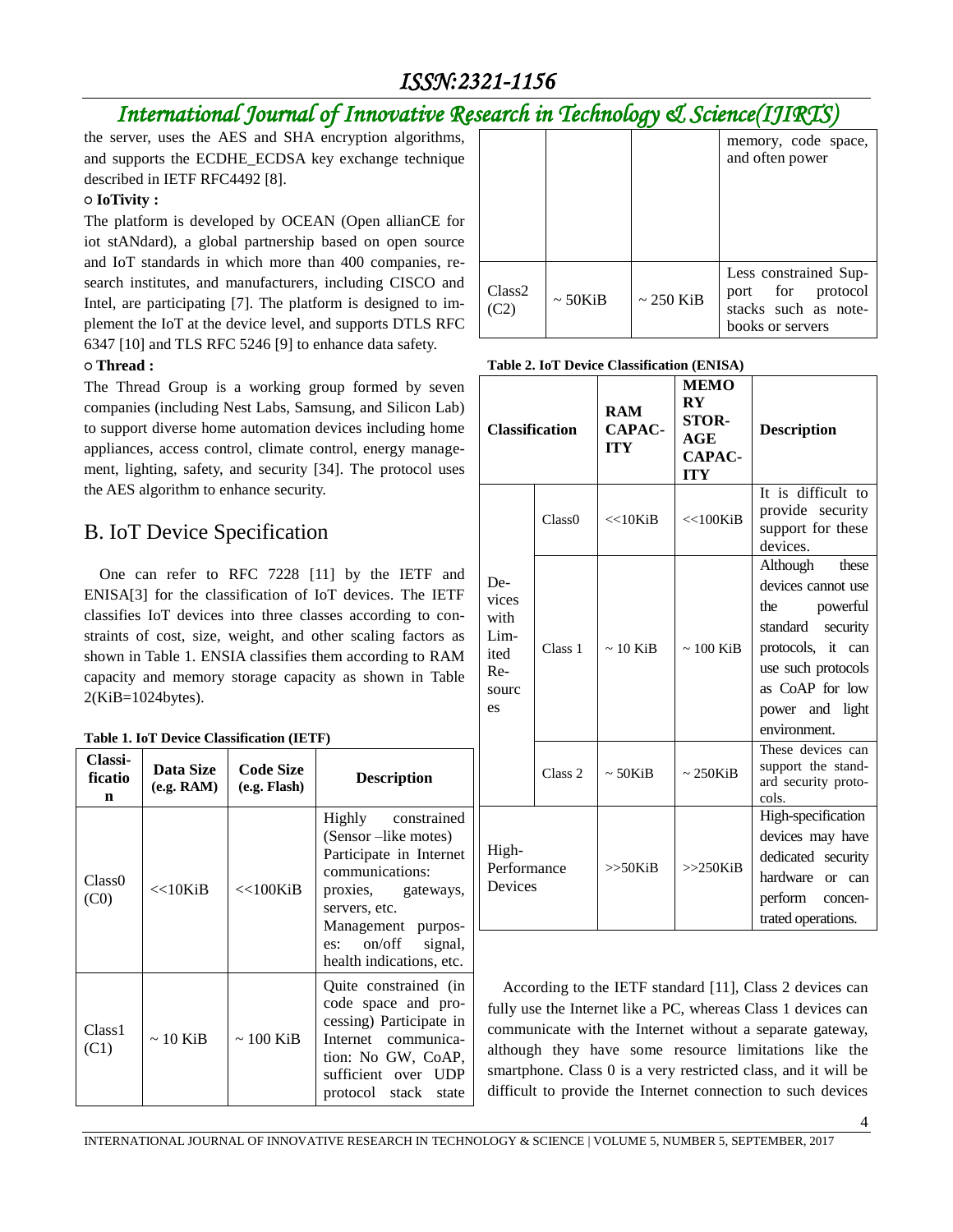# *International Journal of Innovative Research in Technology & Science(IJIRTS)*

without the help of higher-class devices, although they can provide near field communications such as Bluetooth. They usually provide simple measurement or On/Off functions.

Since IoT software security technologies are generally designed to reduce and lighten the functionality of existing security software for application to IoT devices, Class 1 and Class 2 devices may use some parts, but it will not be easy to apply IoT software security technologies to Class 0 devices without applying an additional hardware security technology. The ENISA standard is similar to the IETF standard, except that it further segments Class 2 devices into devices that offer performance similar to conventional servers and high-capacity devices with built-in dedicated security hardware to perform complex operations.

# III. Analysis of Standards and Recommendations for Key Management in Encryption Technology

In this section, we analyze the standards and recommendations of ISO/IEC and NIST for encryption key management in IT environments. First, we summarize the state transition for each cycle of the encryption keys used by encryption technologies.

### A. Cycle of Each Phase of Encryption Key

The ISO/IEC 11770 standard consists of Parts 1~6, and 11770-1 [13] classifies the encryption key into the three states of Pending Active, Active, and Post Active.

- **Pending Active**: The key is generated but not used immediately.
- **Active**: The key is generated and used for data encryption or decryption.
- **Post Active**: The key is used only for decryption or validation.

The classification defines the state transition processes of Generation, Activation, Deactivation, Reactivation, and Destruction, and specifies the simple service requirements for defined state transition.

- **- Generation :** This is the process of generating the key according to the predefined key generation rule.
- **- Activation:** This state means the key is available for encryption and decryption.
- **- De-activation:** This state limits use of the key and is gen-

erated when the key information is leaked or destroyed.

- **- Re-activation:** This state means the Post Active key is available for encryption and decryption.
- **- Destruction:** This state is the last phase of the life cycle and means the state in which the encryption key is unusable due to physical damage**.**



**Figure 1. below shows the key life cycle based on the above states.**

The NIST SP 800-57 [20, 21, 22] recommendation classifies the states according to the type of encryption key (symmetric, asymmetric cryptography, etc.) and purpose of usage (for data encryption, signature, etc.), and suggests the key operating period according to each type. It presents the key cycle period and defines four phases according to key state and state transition. Figure 2 below shows the simple key management phases and functions.



**Figure 2. Key Management Phases and State Transition (NIST SP 800-57)**

- **○ Key Management Phases**
- **Operational Phase:** The keys are not yet generated or enabled since the keying materials are not normally usable.
- **- Operational Phase**: The keying materials are usable, and

5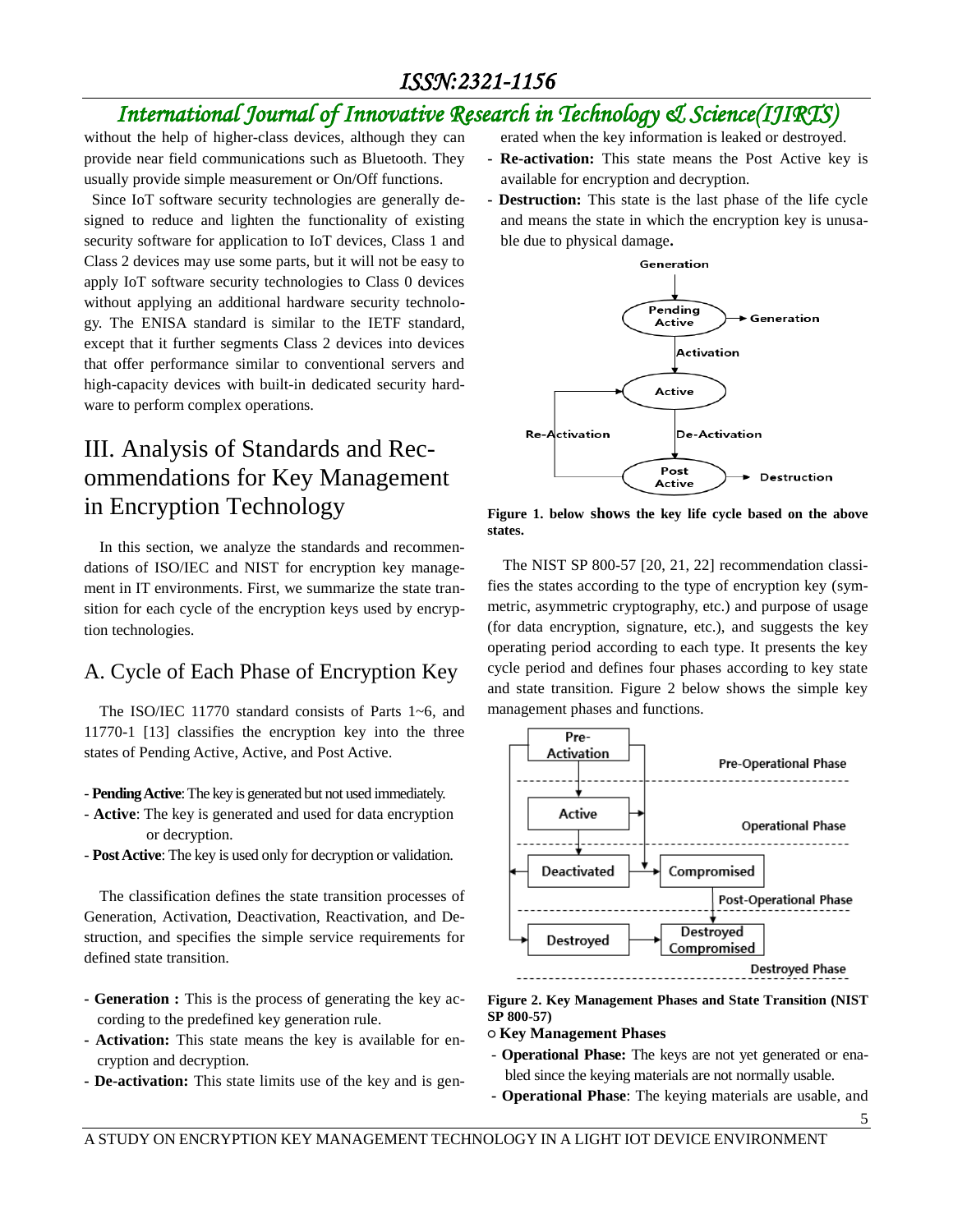# *International Journal of Innovative Research in Technology & Science(IJIRTS)*

the keys are enabled for normal use. The keys can be used to protect the processes or the key and the process.

- **- Post-Operational phase:** The keying materials are no longer used normally but are accessible. The keying materials are usable only in some situations, and the key is disabled or compromised.
- **- Destroyed Phase:** The keys are no longer usable, and all records of their existence may have been deleted. Although the key is disabled or compromised, the key attributes (key name, type, and encryption cycle) may be available.

After analyzing the standard and recommendation for the encryption key with the ISO/IEC and NIST documents, we defined the encryption key life cycle and state transition for encryption management as shown in Figure 3 below.



**Figure 3. Encryption Key Life Cycle and State Transition**

The encryption generation phase consists in 1) generating the key to share or 2) generating the secret parameter (Pending-Active). It is followed by the phase of using the same key through sharing or distribution of the generated key. This phase involves the actual use of the key for data encryption or decryption (Active). It is followed by the disabled phase, in which the key is no longer used for encryption but only for decryption and validation (Post-Active). The renewal of an expired key with the certificate returns the user to the key generation preparation phase to generate a new key

### B. Requirement of Key Management for Each Phase of Key Management Life Cycle

As shown in Section 3.A, the life cycle and state transition of the encryption key can be defined in the encryption key management aspect. Table 3 below shows the standard and recommendation [12-29, 33] by ISO/IEC and NIST for each state transition.

| Table 3. Standard for Each Life Cycle of Key Management |  |
|---------------------------------------------------------|--|

| <b>Phase</b>                | <b>Document</b>                        | $100$ extently maintenance<br><b>Description</b>                                                                             |  |
|-----------------------------|----------------------------------------|------------------------------------------------------------------------------------------------------------------------------|--|
|                             | <b>NIST SP</b>                         | Recommendation for generation of a                                                                                           |  |
| Generation                  | 800-                                   | random number to be used for random                                                                                          |  |
|                             | 90A[23]                                | bit generation                                                                                                               |  |
|                             | <b>NIST SP</b>                         | Recommendation for key generation                                                                                            |  |
|                             | 800-56C[19]                            | using the key induction function                                                                                             |  |
|                             | <b>NIST SP</b><br>800-108[24]          | Recommendation of encryption<br>key<br>induction using the pseudorandom func-<br>tion                                        |  |
|                             | <b>NIST SP</b><br>800-133[27]          | Recommendation of encryption<br>key<br>generation                                                                            |  |
|                             | <b>NIST SP</b><br>800-132[26]          | Recommendation for encryption<br>key<br>induction based on password                                                          |  |
|                             | <b>NIST SP</b><br>800-135[28]          | Recommendation for key induction<br>function for each application environ-<br>ment                                           |  |
|                             | <b>PKCS</b><br>#5[33]                  | Description of key induction function<br>based on password                                                                   |  |
|                             | ISO/IEC<br>14888-3[15]                 | Standard for key generation by asym-<br>metric key algorithm                                                                 |  |
|                             | <b>NIST SP</b>                         | Recommendation for Pair-wise<br>key                                                                                          |  |
|                             | 800-                                   | establishment schemes using discrete                                                                                         |  |
|                             | 56A[17]                                | logarithm cryptography                                                                                                       |  |
| <b>Sharing/Distribution</b> | <b>NIST SP</b><br>800-56B[18]          | Recommendation for Pair-wise<br>key<br>establishment schemes using factoriza-<br>tion cryptography                           |  |
|                             | ISO/IEC<br>11770-2[12]                 | Standard for key generation by asym-<br>metric key encryption algorithm                                                      |  |
|                             | ISO/IEC<br>11770-3[14]                 | Standard for key generation through<br>encryption key consent                                                                |  |
| <b>Storage</b>              | ISO/IEC<br>19790[16]                   | Standard for encryption key storage and<br>usage (storage of encryption key in an<br>encryption module)                      |  |
| Full<br>Cycle               | <b>NIST SP</b><br>800-<br>57[20,21,22] | Recommendation for key management<br>for the key management, key manage-<br>ment security policy, and application<br>program |  |
|                             | NIST SP<br>800-130[25]                 | Recommendation for design of encryp-<br>tion key management system                                                           |  |
|                             | <b>NISTIR</b><br>7628[29]              | Guideline for smart grid cyber security                                                                                      |  |
|                             | ISO/IEC<br>11770-1[13]                 | Standard for key management for each<br>key state and state transition phase                                                 |  |

Based on the analysis of the documents related to the encryption key, the requirements for safe generation, distribution (sharing), storage, usage, destruction, and renewal of

6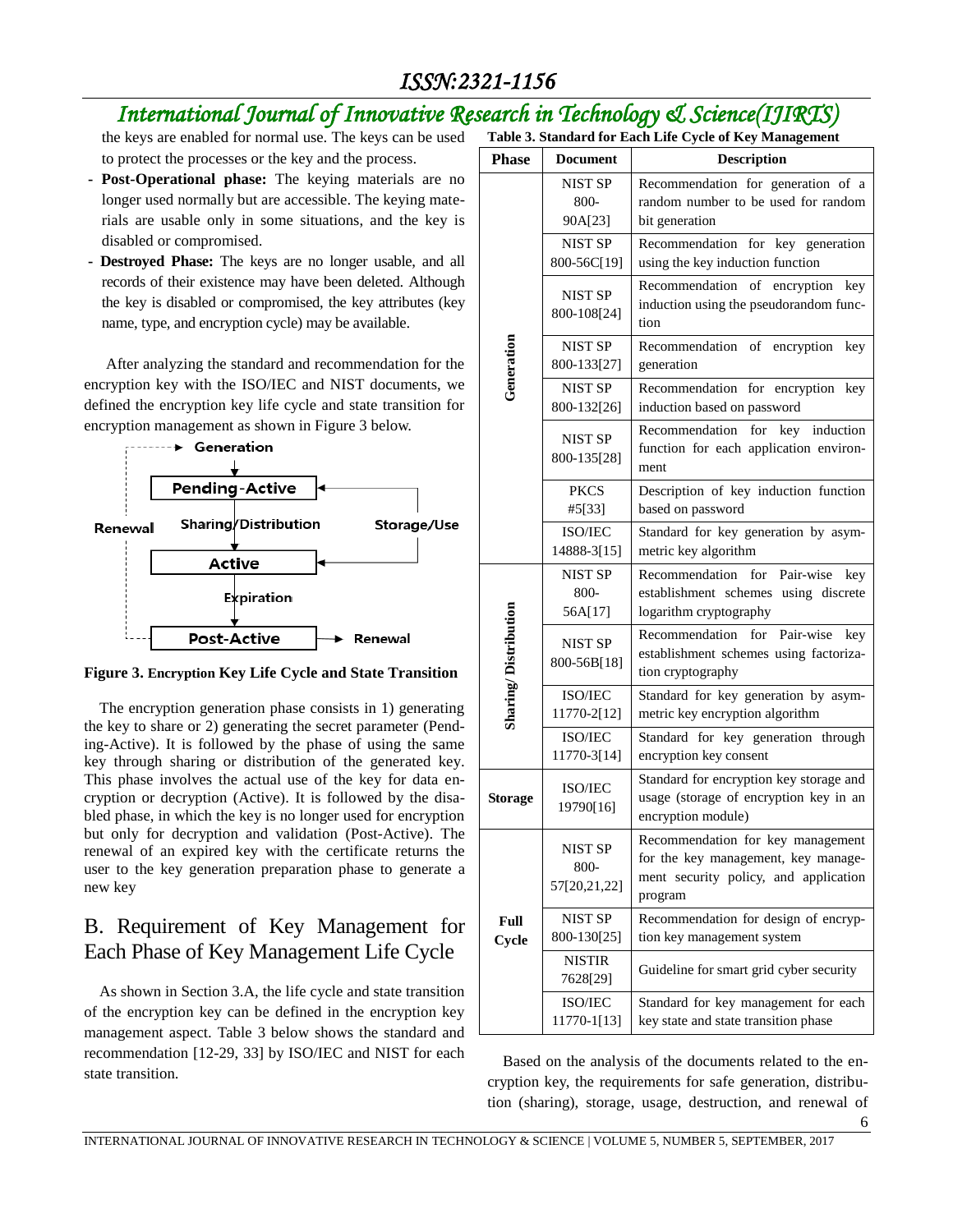# *International Journal of Innovative Research in Technology & Science(IJIRTS)*

encryption can be summarized as follows:

#### **[Key Generation]**

- **○** The random number needed to generate the encryption key must be generated safely by the standard SP 800-90A [23], and the products and systems that use the random number generator must comply with the standard.
- **○** Generation of the key for the asymmetric key algorithm must comply with the following standard according to the purpose of using the public or private key:
- *(Generation of the pair-wise key for electronic signature)* The pair-wise key used by an electronic signature algorithm must be generated safely according to ISO/IEC 14888-3 [15].
- *(Generation of the pair-wise key for key sharing)* Generation of the key by exchanging the key or through consent must conform to ISO/IEC 11770-2 [12].
- **○** Generation of the key for the symmetric key algorithm must use the following standard for safe key induction.
- Check whether the method uses NIST SP 800-108 [24] (block encryption/HMAC hash based) or NIST SP 800- 132 [26] (password based), i.e. whichever is the safer key induction method.
- The method must establish the basis for the safest method of key induction.

#### **[Distribution]**

- **○** When sharing the key, the safest method of key sharing of the following standards must be used.
- Key sharing based on the DL/IFC asymmetric encryption conforms to NIST SP 800-56A/56B [17, 18].
- Sharing of the structure of the sum of the safe symmetric keys using the asymmetric key must conform to ISO/IEC 11770-2, 11770-3 [12, 14].

#### **[Storage/Usage]**

- **○** The unexpired key and the related parameters must be stored in both a memory device that is easily accessible when needed and in a backup device.
- The public key or symmetric key stored in a memory device must be able to protect the data in conformance with ISO/IEC 19790 [16].
- The backup device may be the hardware (HSM).
- **○** Check if the stored key data are protected for the following situations:
- The key data must be restored to ensure operability when the key data stored in the encryption key validation agency becomes unusable due to loss or alteration.
- The system must be designed to back up and restore the key data that must be restored.
- **○** Check if the access to the encryption key is appropriately controlled.

#### **[Destruction (Deletion)]**

- **○** Check the time of and mechanism for the immediate destruction of the encryption key when it is no longer needed.
- All paths (intermediate value, temporary buffer for reproduction, etc.) used for processing (generation, induction, etc.) of the encryption key and the key security parameters must also be deleted.
- **○** Check if the copy of the encryption key is also deleted if it exists(The information of the encryption key may remain even after the encryption key has been destroyed).

#### **[Renewal]**

- **○** Check if there is a procedure for renewing an expired key.
- **○** Check if the encryption key is generated according to the encryption key generation procedure without any association with the existing encryption key.

# IV. Considerations for Design of Safe Key Management Technology in the Light IoT Device Environment

We analyzed the standards and recommendations for the encryption key and deduced the requirements for the encryption key life cycle and safe encryption key management in Section 3. However, the IoT environment does not have the same computing power as PCs and servers, and thus the existing encryption key management requirements may not be applicable. Therefore, the following matters must be considered in light of the special characteristics of the IoT.

### A. Consideration of Encryption Technology for Each Type of Device

An IoT service consists of such devices as a server, PCs, and sensors with various specifications. Therefore, it is necessary to determine the most suitable encryption technology, encryption key management technology and policy according to the performance of these devices. The encryption technologies that are applicable according to the Arduino specification, which is mostly used for devices under the IETF and ENISA standards and the IoT environment described in Section 2.B, are described below. The encryption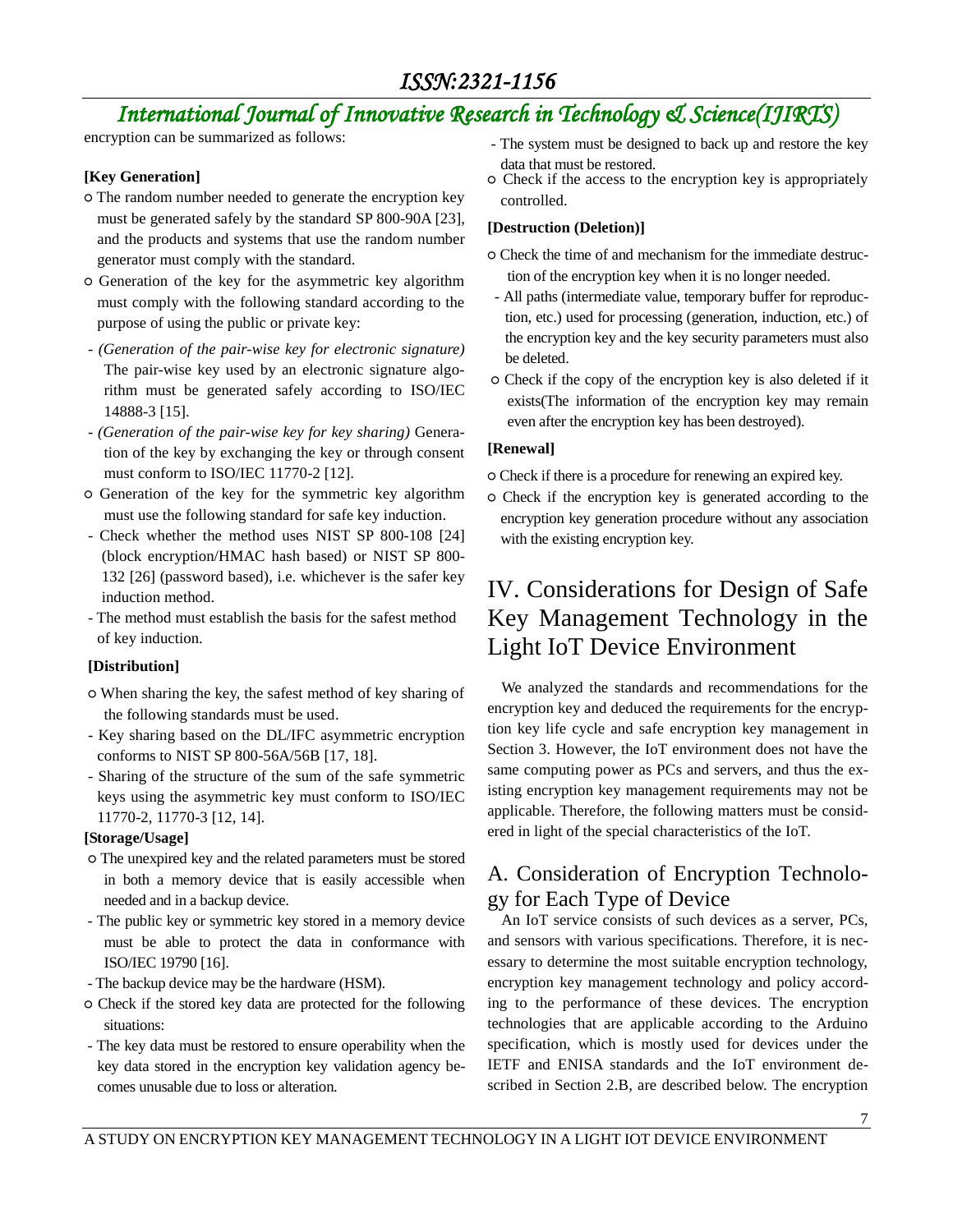# *International Journal of Innovative Research in Technology & Science(IJIRTS)*

technologies and encryption key management must consider these environmental factors.

#### □ **Class 0**

- **○ Characteristics:** Architecture formed with minimum communication and configuration files.
- **○ Processor**: None.
- **○ OS**: Firmware.
- **○ Device type**: Low-priced sensor operating with a preconfigured file.
- **○ Supported encryption algorithm**: Difficult to support the encryption algorithm.

#### □ **Class 1**

- **○ Characteristics**: Use of a light protocol such as CoAP (Constrained Application Protocol); necessary to limit memory and code power consumption.
- **○ Processor**: Atmega 128 (8 bits) or MSP430 (16 bits)
- **○ OS**: TinyOS, Contiki, or NanoQPlus
- **○ Device type**: 8-/16-bit processor-based blood sugar meter, fitness equipment, and smart home devices such as temperature controllers.
- **○ Supported encryption algorithm**: AES-128/256/384 [33], RSA 1024/2048 [34], and SAH-1/256/384 [4].

#### □ **Class 2**

- **○ Characteristics**: Supports existing protocol stack with almost no limitation on resources.
- **○ Processor**: ARM-Cortex A (32 bits).
- **○ OS**: Embedded Linux.
- **○ Device type**: 32-bit processor-based IP cameras and smart meters.
- **○ Supported encryption algorithm**: High-performance algorithms such as AES-128/256/384 [33], RSA 1024/2048 [34], and SAH-1/256/384 [4].

#### □ **Class 3**

- **○ Characteristics**: Same performance level as PCs and servers and almost no limitation on resources.
- **○ Processor**: All processors currently used in IT environments are available.
- **○ OS**: Android, iOS, Embedded Linux, etc.
- **○ Device type**: Smartphone, tablet PC, smart TV, smart hub, etc.
- **○ Supported encryption algorithm**: High-performance algorithms such as AES-128/256/384 [33], RSA 1024/2048 [34], and SAH-1/256/384 [4].

# B. Consideration of Data Characteristics for Each Service Type

The application of encryption technology depends on the specifications of the IoT device in question. Light IoT devices are applicable in diverse environments including the smart home, healthcare, transportation, environment/disaster management, manufacturing, construction and energy areas. The following environments for each area can use the IoT.

- **○ Smart home**: Smart plugs, smart light bulbs, power sen sors, automatic temperature control systems, home gateways, smart electronic products, etc.
- **○ Healthcare**: Wearable medical devices, smart watches, smart shoes, medical healthcare, etc.
- **○ Transportation**: Vehicle sensors and smart automobiles (ECU system), etc.
- **○ Environment/disaster management**: Gas sensors, image processing modules, etc.
- **○ Manufacturing**: Control and sensing module, etc.
- **○ Construction/energy**: Fracture/vibration modules, smart meters, power distribution switch control, etc.

IoT devices exchange detected and acquired data through the Internet in such wide ranging environments. However, it is necessary to develop and apply an optimized encryption technology that is suitable even for devices with low computing and battery performance according to the type of data used in the environment.

For example, healthcare devices that sense and transfer data on the user's health condition may be light, but they process sensitive personal information and thus must transfer the encrypted data. In that case, it is necessary to deploy an optimized encryption function instead of encryption technology supported by high-performance devices. Moreover, the appropriate encryption key management technology and policy must be established and applied in order to use the encryption technology in such an environment. For example, while the existing PC and server environment may renew and exchange the encryption key for each communication, the light IoT environment may renew the key exchange once every several months to extend the battery's life cycle.

### C. Consideration of Encryption Technology Support for Each IoT Platform

An IoT environment may use an open platform. As described in Section 2.1, many platforms such as IoTivity,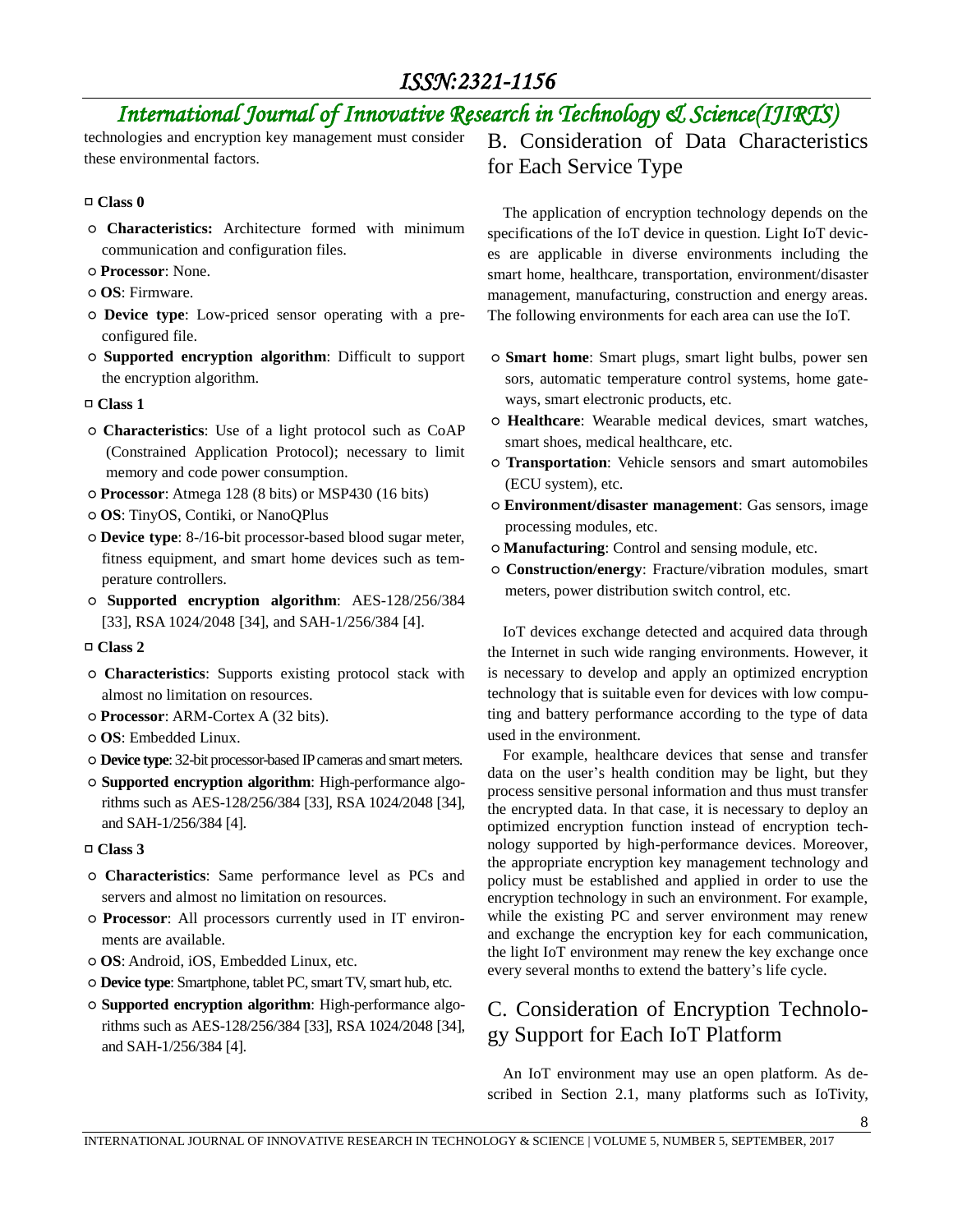# *International Journal of Innovative Research in Technology & Science(IJIRTS)*

OneM2M, and Alljoyn have been developed and opened for IoT environments. Since these platforms perform differently and support a different range of IoT environments, the open platform that best supports a given environment must be selected. OneM2M and Alljoyn support the overall service functions of IoT devices, gateways and servers needed to build the IoT environment, whereas IoTivity supports the functions for the operation and Internet connection of light IoT devices. Thus it is advisable to select the encryption technology in consideration of the characteristics and security level of the open platform and to support the encryption key management technology accordingly.

# V. Conclusion

In this paper, we reviewed the open platform technologies for the IoT and the status of their development and analyzed the recommendations and standards of NIST and ISO/IEC for encryption management in order to deduce the requirements for encryption key management for each encryption key life cycle. Then, we propose the technology design considerations for safe key management in various light IoT device environments. The result of this study is significant in that it suggests a future direction for study of the encryption key management standard, which is the most crucial, indispensable element of encryption technology safety for protecting data and systems in IoT environments, as few such studies have been conducted to date.

### Acknowledgments

This work was supported by Institute for Information & communications Technology Promotion(IITP) grant funded by the Korea government(MSIT) (No.2017-0-00267)

### References

- [1] AllJoyn[, https://allseenalliance.org/](https://allseenalliance.org/)
- [2] CRYPTREC, "List Guide 2010(Key management)", 2012.
- [3] ENSIA, "Security and REsilience of Smart Home Environments", https://www.enisa.europa.eu/
- [4] FIPS 180-4, "Secure Hash Standard(SHS)", http://dx.doi.org/10.6028/NIST.FIPS.180-4
- [5] FIPS 197, "Advanced Encryption Standard(AES)", https://doi.org/10.6028/NIST.FIPS.197
- [6] Garnter,Inc, http://www.gartner.com/newsroom/id/ 3165317
- [7] Iotivity, https://www.iotivity.org/
- [8] IETF RFC 4492, "Elliptic Curve Cryptography (ECC) Cipher Suites for Transport Layer Security (TLS)",IETF, 2006.
- [9] IETF RFC 5246, "The Transport Layer Security (TLS) Protocol Version 1.2", IETF, 2008.
- [10] IETF RFC 6347, "Datagram Transport Layer Security Version 1.2", IETF, 2012,
- [11] IETF RFC 7228, "Terminology for Constrained-Node Networks", IETF, 2014
- [12] ISO/IEC 11770-2, "Information technology-Security techniques-Key management-Part 2: Mechanisms using symmetric techniques", ISO/IEC, 2008.
- [13] ISO/IEC 11770-1, "Information technology-Security techniques-Key management", ISO/IEC, 2010.
- [14] ISO/IEC 11770-3, "Information technology-Security techniques-Key management-Part 3: Mechanisms using asymmetric techniques", ISO/IEC, 2015.
- [15] ISO/IEC 14888-3, "Information technology-Security techniques-Digital signatures with appendix-Part 3: Discrete logarithm based mechanisms", ISO/IEC, 2016.
- [16] ISO/IEC 19790, "Information technology-Security techniques-Security requirements for cryptographic modules", ISO/IEC, 2012.
- [17] NIST SP 800-56A\_Revision1, "Recommendation for Pair-wise key establishment scheme using discrete logarithm cryptography", NIST, 2007.
- [18] NIST SP 800-56B, "Recommendation for Pair-wise key establishment schemes using factorization cryptography", NIST, 2009.
- [19] NIST SP 800-56C, "Recommendation for key derivation through extraction then expansion", NIST, 2011.
- [20] NIST SP 800-57, "Recommendation for Key management- Part 1: General(Revision 3)", NIST, 2012
- [21] NIST SP 800-57, "Recommendation for Key management- Part 2: Best Practices for Key Management Organization", NIST, 2016.
- [22] NIST SP 800-57, "Recommendation for Key management- Part 3: Application-Specific Key Management Guidance", NIST, 2017.
- [23] NIST SP 800-90A, "Recommendation for random number generation using deterministic random bit generators", NIST, 2012.
- [24] NIST SP 800-108, "Recommendation for key derivation using pseudorandom functions", NIST, 2009.
- [25] NIST SP 800-130, "Framework for Designing Cryptographic Key Management Systems", NIST, 2013.
- [26] NIST SP 800-132, "Recommendation for Passwordbased key derivation \_part1\_Storage applications", NIST, 2011.
- [27] NIST SP 800-133, "Recommendation for cryptographic key generation", NIST, 2012